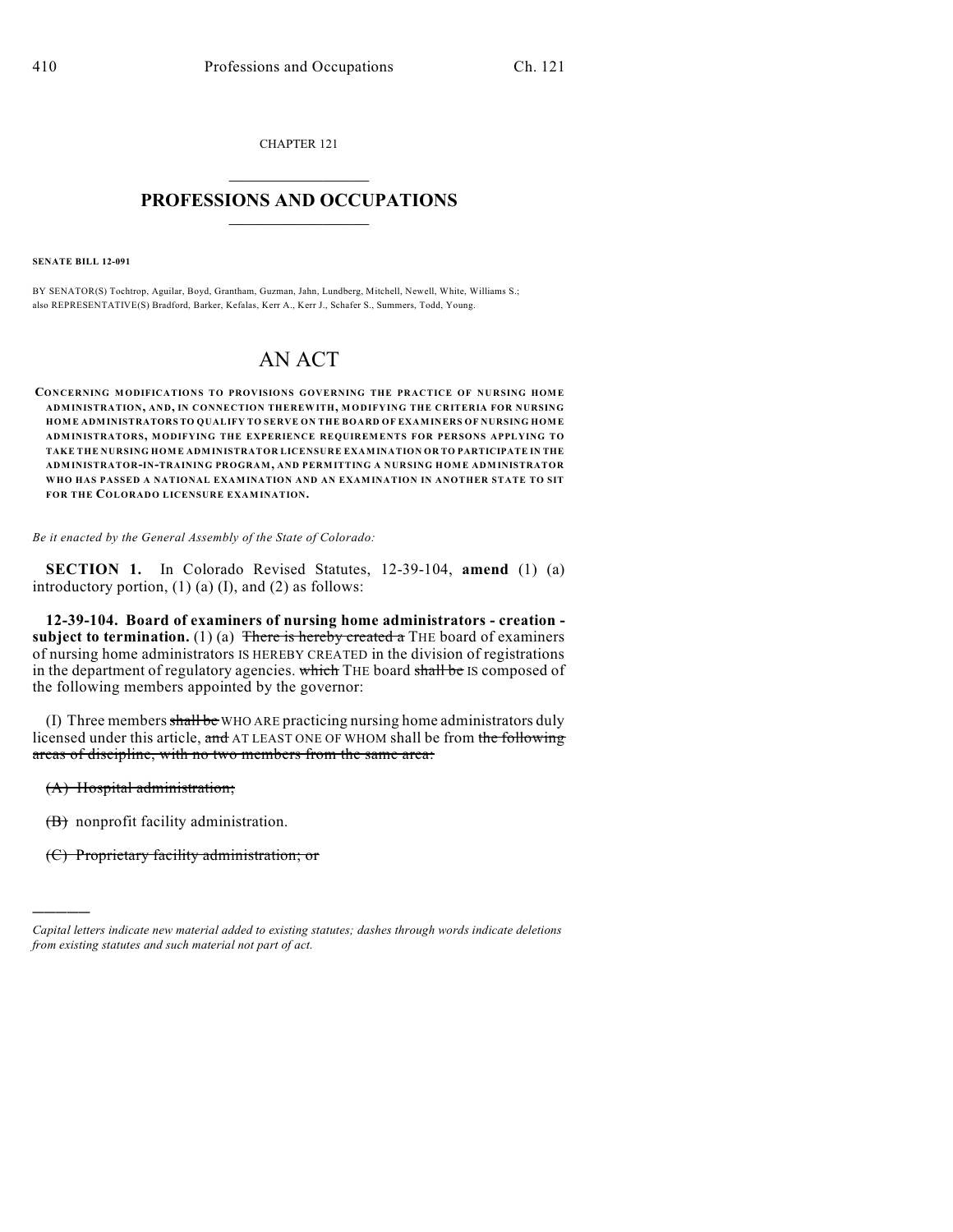## (D) Continuum of care administration;

(2) (a) THE GOVERNOR SHALL MAKE appointments to the board. shall be made by the governor IN MAKING AN APPOINTMENT TO FILL A VACANCY ON THE BOARD IN THE POSITION OF, OR TO FILL THE REMAINDER OF AN UNEXPIRED TERM FOR, A NURSING HOME ADMINISTRATOR WHO IS FROM NONPROFIT FACILITY ADMINISTRATION, AS REQUIRED BY SUBPARAGRAPH (I) OF PARAGRAPH (a) OF SUBSECTION (1) OF THIS SECTION, IF THE GOVERNOR, AFTER A GOOD-FAITH ATTEMPT, IS UNABLE TO FIND A NURSING HOME ADMINISTRATOR CANDIDATE WHO COMES FROM NONPROFIT FACILITY ADMINISTRATION TO FILL THE VACANCY OR COMPLETE THE UNEXPIRED TERM, THE GOVERNOR MAY APPOINT ANY QUALIFIED NURSING HOME ADMINISTRATOR TO COMPLETE THE UNEXPIRED TERM OR FILL THE VACANCY IN THAT BOARD POSITION. IF THE APPOINTMENT IS TO FILL A VACANCY, THE BOARD MEMBER MAY SERVE THE FULL TERM AND IS ELIGIBLE FOR APPOINTMENT FOR A SECOND TERM.

(b) The governor may remove any board member for negligence, incompetency, unprofessional conduct, or willful misconduct. Actions constituting neglect of duty shall include but ARE not be limited to three unexcused absences from scheduled meetings in any one calendar year. Appointments to fill vacancies shall be made THE GOVERNOR SHALL FILL A VACANCY IN THE MEMBERSHIP OF THE BOARD for the remainder of the unexpired term. A member who is a practicing nursing home administrator or long-term care professional shall serve for a full term only if, during such term, such member is actively employed as a practicing member of his or her profession without a lapse of employment greater than one hundred twenty days.

**SECTION 2.** In Colorado Revised Statutes, 12-39-104.5, **amend** (1) as follows:

**12-39-104.5. Qualifications of board members.** (1) A nursing home administrator shall be IS qualified to be appointed to the board if such THE person:

(a) Is a legal resident of Colorado;

(b) Is currently licensed as a nursing home administrator; AND

(c) Has been actively engaged as a licensed nursing home administrator for at least five THREE years.

**SECTION 3.** In Colorado Revised Statutes, 12-39-106, **amend** (1) as follows:

**12-39-106. Qualifications for admission to examination.** (1) The board shall admit to examination for licensure as a nursing home administrator any applicant who pays a fee as determined by the board, who submits evidence of suitability prescribed by the board, who is twenty-one years of age or older, and who provides written documentation that the applicant meets one of the following requirements:

(a) The applicant has successfully completed the administrator-in-training program pursuant to section 12-39-107; or

(b) The applicant has successfully completed a bachelor's degree OR HIGHER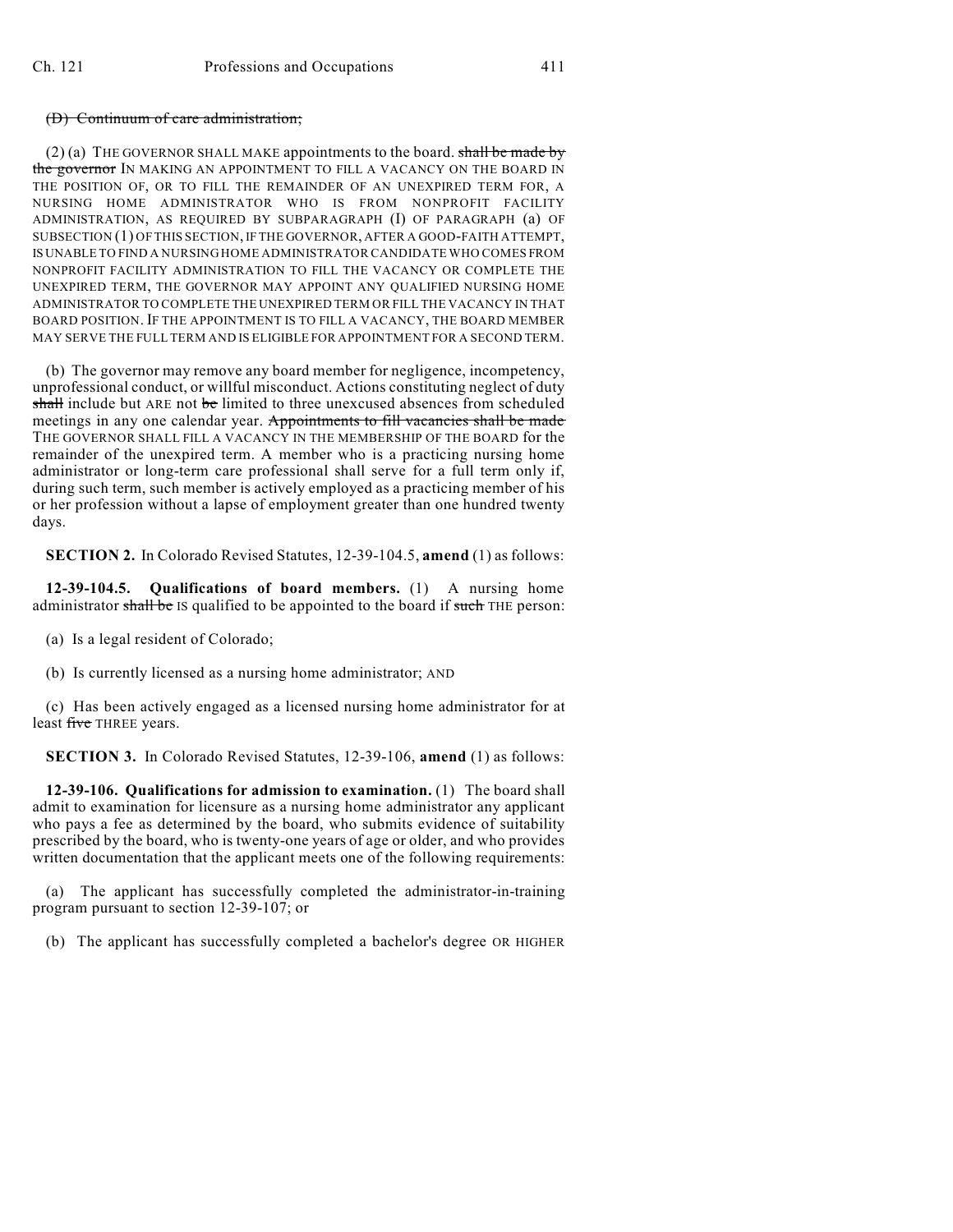412 Professions and Occupations Ch. 121

DEGREE in public health administration OR health administration, A MASTER'S DEGREE IN MANAGEMENT OR BUSINESS ADMINISTRATION, or any degree or degrees deemed appropriate by the board; or

(c) (I) The applicant has successfully completed an associate's degree or higher degree in a health care-related field OR A BACHELOR'S DEGREE IN BUSINESS OR PUBLIC ADMINISTRATION and has a minimum of two years ONE YEAR OF experience in administration in a nursing home or hospital. For the purposes of this section, a registered nurse who is a graduate of a three-year diploma program shall be considered to have met MEETS the associate degree requirement.

(II) FOR PURPOSES OF THE EXPERIENCE REQUIRED BY THIS PARAGRAPH (c), AN APPLICANT MUST HAVE DAY-TO-DAY, ON-SITE RESPONSIBILITY FOR SUPERVISING, DIRECTING, MANAGING, MONITORING, OR EXERCISING REASONABLE CONTROL OVER SUBORDINATES FOR ONE YEAR.

**SECTION 4.** In Colorado Revised Statutes, 12-39-107, **amend** (1) as follows:

**12-39-107. Administrator-in-training.** (1) THE BOARD MAY GRANT ADMISSION INTO THE NURSING HOME ADMINISTRATOR-IN-TRAINING PROGRAM TO an applicant for a nursing home administrator's license who meets the board's criteria for education and experience, pursuant to section 12-39-107.5. may be granted admission into the nursing home administrator-in-training program. Upon successful completion of the two-thousand-hour ONE-THOUSAND-HOUR training period, said THE applicant shall be IS eligible to take the examination.

**SECTION 5.** In Colorado Revised Statutes, 12-39-110, **amend** (1) as follows:

**12-39-110. Endorsement.** (1) (a) The board shall issue a license to any person duly licensed to practice nursing home administration in another state or territory of the United States who possesses credentials and qualifications which are substantially equivalent to the requirements of section 12-39-106 and who:

(I) PROVIDES WRITTEN DOCUMENTATION VERIFYING THAT THE APPLICANT HAS PASSED A NATIONAL EXAMINATION ADMINISTERED BY A NATIONALLY RECOGNIZED TESTING ENTITY FOR NURSING HOME ADMINISTRATORS AND HAS PASSED AN EXAMINATION IN ANOTHER STATE; AND

(II) Successfully completes the Colorado state examination provided in section 12-39-109.

(b) For purposes of this section, "state or territory" includes the District of Columbia and the commonwealth of Puerto Rico.

**SECTION 6. No appropriation.** The general assembly has determined that this act can be implemented within existing appropriations, and therefore no separate appropriation of state moneys is necessary to carry out the purposes of this act.

**SECTION 7. Act subject to petition - effective date.** This act takes effect September 1, 2012; except that, if a referendum petition is filed pursuant to section 1 (3) of article V of the state constitution against this act or an item, section, or part